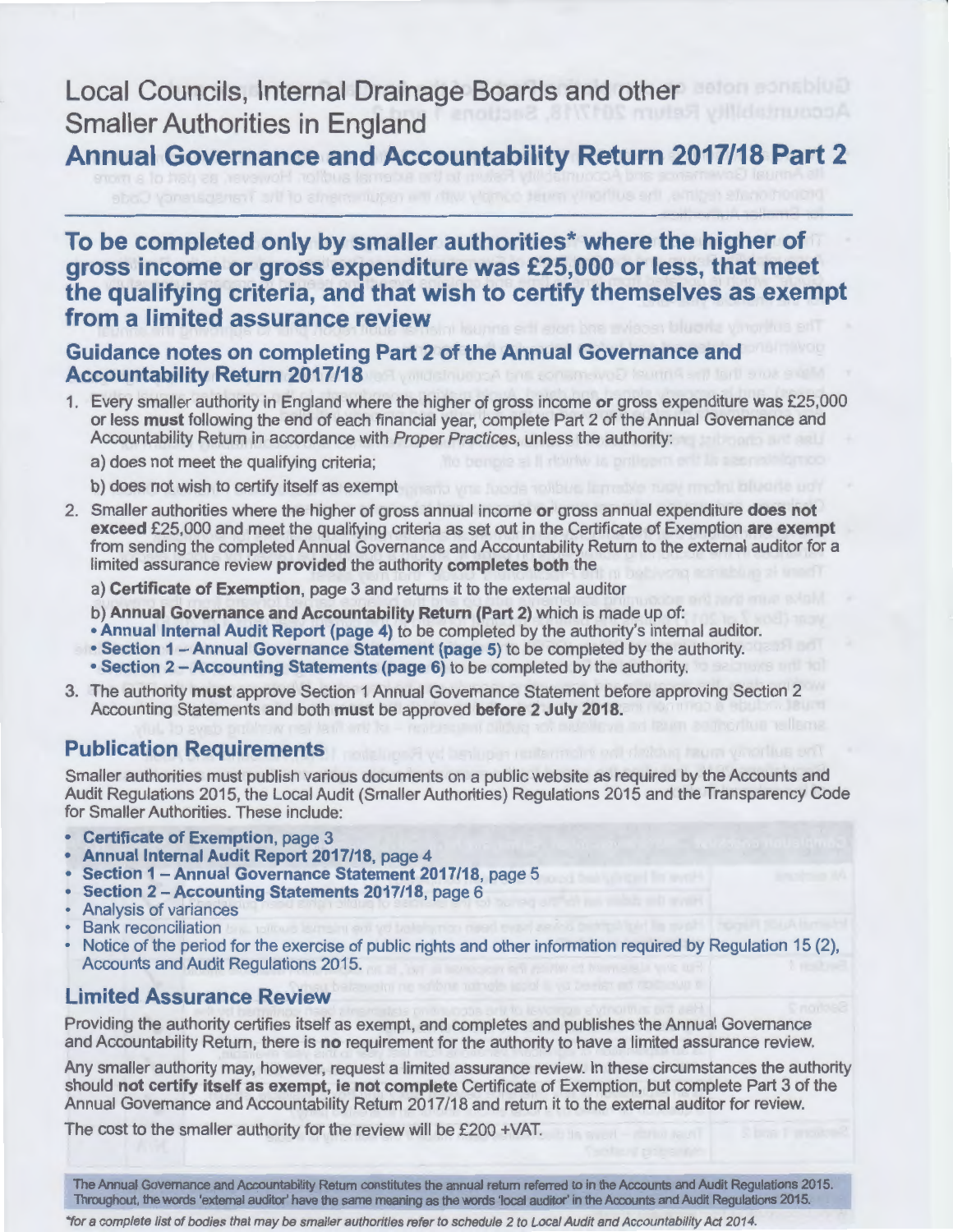# **Guidance notes on completing Part 2 of the Annual Governance and Accountability Return 2017/18, Sections 1 and 2**

• Where an authority is exempt from the requirement for a limited assurance review, it need not submit its Annual Governance and Accountability Return to the external auditor. However, as part of a more proportionate regime, the authority **must** comply with the requirements of the Transparency Code for Smaller Authorities.

-

- The authority **must** comply with Proper Practices in completing this Annual Governance and Accountability Return and the Certificate of Exemption. Proper Practices are found in the Practitioners' Guide\* which is updated from time to time and contains everything needed to prepare successfully for the financial year-end.
- The authority **should** receive and note the annual internal audit report prior to approving the annual governance statement and before approving the accounts.
- Make sure that the Annual Governance and Accountability Return is complete (i.e. no empty highlighted boxes), and is properly signed and dated. Avoid making amendments to the completed annual return. Any amendments must be approved by the authority and properly initialled.
- Use the checklist provided below to review the Annual Governance and Accountability Return for completeness at the meeting at which it is signed off.
- You **should** inform your external auditor about any change of Clerk, Responsible Financial Officer or Chairman, and provide relevant email addresses and telephone numbers.
- It is recommended that the authority has numerical and narrative explanations for significant  $\bullet$ variances in the accounting statements on **page 4,** should a question be raised by a local elector. There is guidance provided in the Practitioners' Guide\* that may assist.
- Make sure that the accounting statements add up and the balance carried forward from the previous year (Box 7 of 2017) equals the balance brought forward in the current year (Box 1 of 2018).
- The Responsible Financial Officer (RFO), on behalf of the authority, **must** set the commencement date for the exercise of public rights. From the commencement date for a single period of 30 consecutive working days, the accounts and accounting records can be inspected. Whatever period the RFO sets must include a common inspection period - during which the accounts and accounting records of all smaller authorities must be available for public inspection - of the first ten working days of July.
- The authority **must** publish the information required by Regulation 15 (2), Accounts and Audit Regulations 2015, including the period for the exercise of public rights and the name and address of the external auditor.

|                              | <b>Completion checklist</b> – 'No' answers mean you may not have met requirements                                                                                | Yes | No |
|------------------------------|------------------------------------------------------------------------------------------------------------------------------------------------------------------|-----|----|
| All sections                 | Have all highlighted boxes have been completed?                                                                                                                  |     |    |
|                              | Have the dates set for the period for the exercise of public rights been published?                                                                              |     |    |
| <b>Internal Audit Report</b> | Have all highlighted boxes have been completed by the internal auditor and<br>explanations provided?                                                             |     |    |
| Section 1                    | For any statement to which the response is 'no', is an explanation available should<br>a question be raised by a local elector and/or an interested party?       |     |    |
| Section 2                    | Has the authority's approval of the accounting statements been confirmed by the<br>signature of the Chairman of the approval meeting?                            |     |    |
|                              | Is an explanation of significant variations from last year to this year available,<br>should a question be raised by a local elector and/or an interested party? |     |    |
|                              | Is an explanation of any difference between Box 7 and Box 8 available, should<br>a question be raised by a local elector and/or an interested party?             |     |    |
| Sections 1 and 2             | Trust funds -- have all disclosures been made if the authority is a sole<br>managing trustee?                                                                    | N/A |    |

\*More guidance on completing this annual return is available in **Governance and Accountability for Smaller Authorities in England- a Practitioners' Guide to Proper Practices,** which can be downloaded from **www.nalc.gov.uk** or from **www.slcc.co.uk** or from **www.ada.org.uk**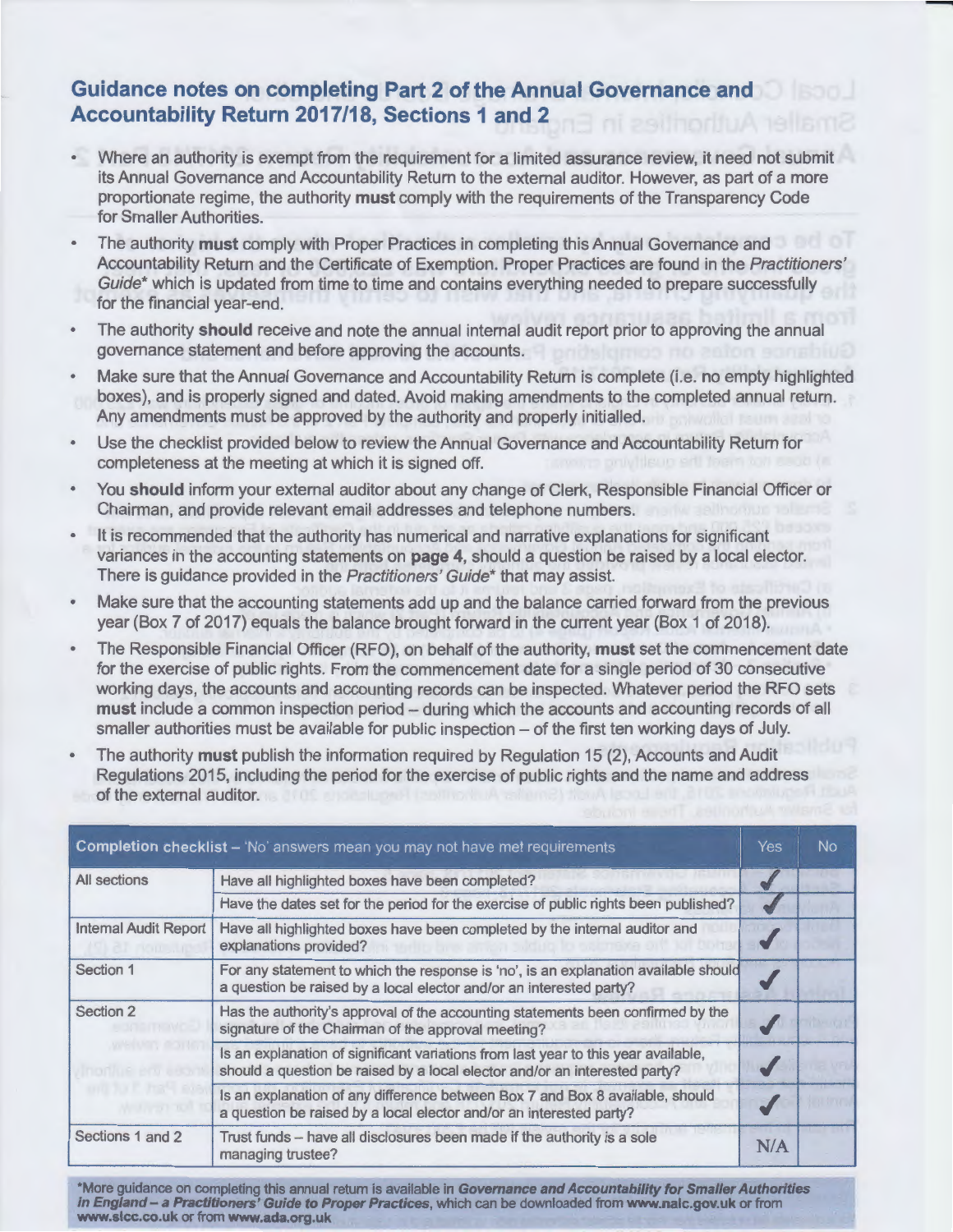## **Certificate of Exemption**

To be completed only by smaller authorities where the higher of gross income or gross expenditure did not exceed £25,000 in the year of account ended 31 March 2018, and that wish to certify themselves as exempt from a limited assurance review under Section 9 of the Local Audit (Smaller Authorities) Regulations 2015

There is no requirement to have a limited assurance review or to submit an Annual Governance and Accountability Return to the external auditor, **provided** that the authority has certified itself as exempt at a meeting of the authority after 31 March 2018 and a completed Certificate of Exemption is submitted notifying the external auditor.

#### **Milson and Neen Sollars Parish Council**

certifies that during the financial year 2017 /18, the higher of the authority's gross income for the year **or** gross annual expenditure, for the year did not exceed **£25,000** 

Annual gross income for the authority 2017/18:

Annual gross expenditure for the authority 2017/18:

There are certain circumstances in which an authority will be **unable to certify itself as exempt,** so that a limited assurance review will still be required. If an authority **is unable to confirm the statements below then it cannot certify itself as exempt** and it **must** submit the completed Annual Governance and Accountability Return Part 3 to the external auditor to undertake a limited assurance review for which a fee of £200 +VAT will be payable.

By signing this **Certificate of Exemption** you are confirming that:

- The authority has been in existence since before 1st April 2014
- In relation to the preceding financial year (2016/17), the external auditor **has not:** 
	- issued a public interest report in respect of the authority or any entity connected with it
	- made a statutory recommendation to the authority, relating to the authority or any entity connected with it
	- issued an advisory notice under paragraph 1(1) of Schedule 8 to the Audit and Accountability Act 2014 ("the Act"), and has not withdrawn the notice
	- commenced judicial review proceedings under section 31(1) of the Act
- made an application under section 28(1) of the Act for a declaration that an item of account is unlawful, and the application has not been withdrawn nor has the court refused to make the declaration
- The court has not declared an item of account unlawful after a person made an appeal under section 28(3) of the Act.

If you are able to confirm that the above statements apply and that the authority neither received gross income, nor incurred gross expenditure, exceeding £25,000, then the Certificate of Exemption can be signed and submitted to the external auditor.

The Annual Internal Audit Report, Annual Governance Statement, Annual Accounting Statements, an analysis of variances and the bank reconciliation plus the information required by Regulation 15 (2), Accounts and Audit Regulations 2015 including the period for the exercise of public rights still need to be fully completed and, along with a copy of this certificate, published on a public website\* before 2 July 2018. **By signing this certificate you are also confirming that this will be done.** 

| Signed by the Responsible Financial Officer                | Date             |  |  |
|------------------------------------------------------------|------------------|--|--|
|                                                            |                  |  |  |
| Signed by Chairman                                         | Date             |  |  |
|                                                            | 16/04/2018       |  |  |
| Email<br><b>CONTRACTOR</b>                                 | Telephone number |  |  |
| tony@slottools.com                                         | 01299271535      |  |  |
| *Published web address (not applicable to Parish Meetings) |                  |  |  |
| www.milsonandneensollars.co.uk                             |                  |  |  |

This Certificate of Exemption should be returned as soon as possible after certification to your external auditor.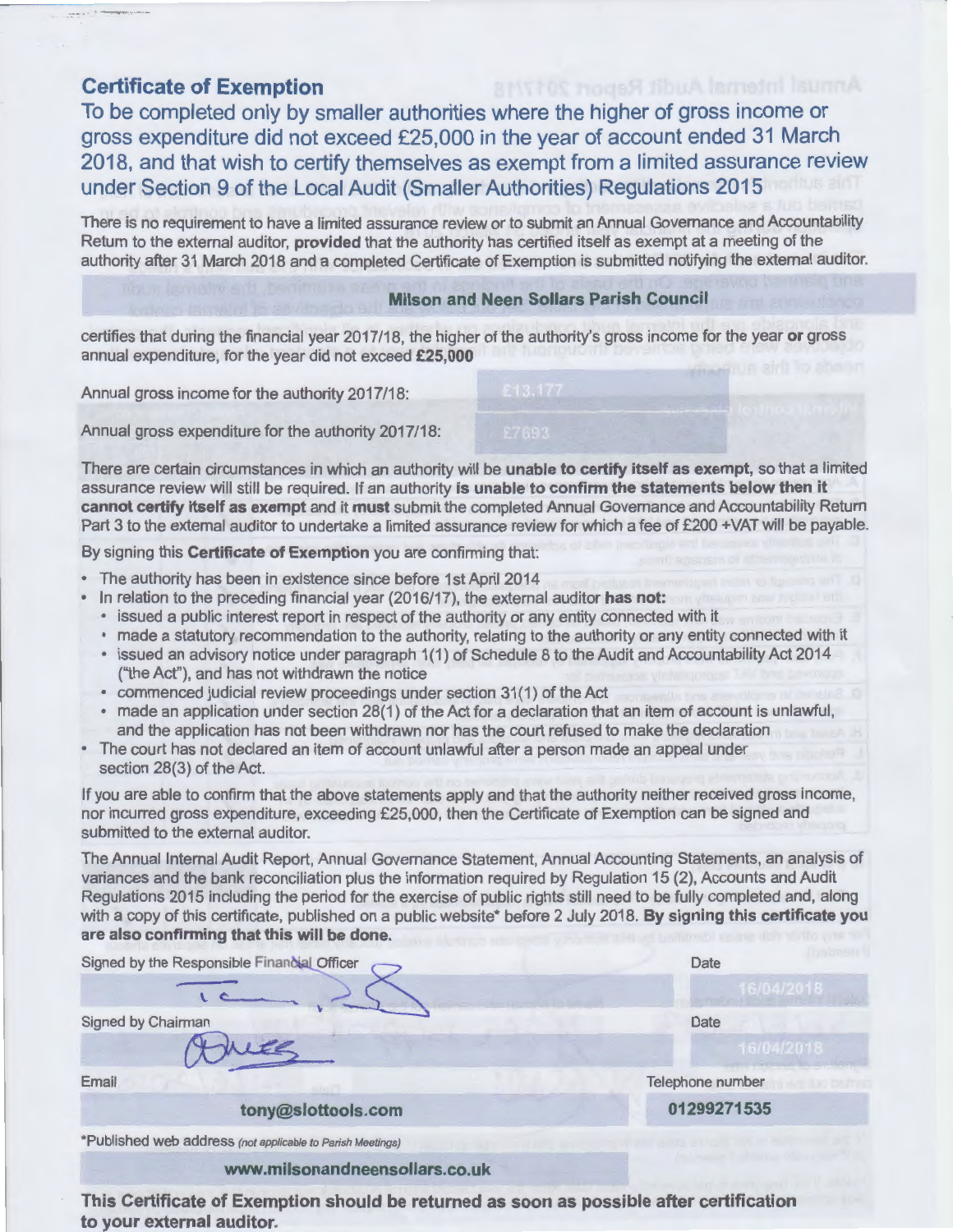# **Section 2 - Accounting Statements 2017/18 for an american learned - I noticed**

| <b>Milson and Neen Sollars</b> |  |
|--------------------------------|--|
|--------------------------------|--|

|                                                                                        | Year ending            |                        | Notes and guidance                                                                                                                                                                               |  |  |  |
|----------------------------------------------------------------------------------------|------------------------|------------------------|--------------------------------------------------------------------------------------------------------------------------------------------------------------------------------------------------|--|--|--|
|                                                                                        | 31 March<br>2017<br>£. | 31 March<br>2018<br>£. | Please round all figures to nearest £1. Do not leave any<br>boxes blank and report £0 or Nil balances. All figures must<br>agree to underlying financial records.                                |  |  |  |
| 1. Balances brought<br>forward                                                         | 1208                   | 5132                   | Total balances and reserves at the beginning of the year<br>as recorded in the financial records. Value must agree to<br>Box 7 of previous year.                                                 |  |  |  |
| 2. (+) Precept or Rates and<br>Levies                                                  | 7161                   | 7166                   | Total amount of precept (or for IDBs rates and levies)<br>received or receivable in the year.<br><b>Exclude any grants</b><br>received.                                                          |  |  |  |
| 3. (+) Total other receipts                                                            | 3090                   | 6011                   | Total income or receipts as recorded in the cashbook less<br>the precept or rates/levies received (line 2). Include any<br>grants received.                                                      |  |  |  |
| 4. (-) Staff costs                                                                     | 5151                   | 4863                   | Total expenditure or payments made to and on behalf of<br>all employees. Include salaries and wages, PAYE and NI<br>(employees and employers), pension contributions and<br>employment expenses. |  |  |  |
| 5. (-) Loan interest/capital<br>repayments                                             | O                      | $\boldsymbol{\Omega}$  | Total expenditure or payments of capital and interest<br>made during the year on the authority's borrowings (if any).                                                                            |  |  |  |
| 6. (-) All other payments                                                              | 1176                   | 2830                   | Total expenditure or payments as recorded in the cash-<br>book less staff costs (line 4) and loan interest/capital<br>repayments (line 5).                                                       |  |  |  |
| $7.$ (=) Balances carried<br>forward                                                   | 5132                   | 10616                  | Total balances and reserves at the end of the year. Must<br>equal (1+2+3) - (4+5+6).                                                                                                             |  |  |  |
| 8. Total value of cash and<br>short term investments                                   | 5132                   | 10616                  | The sum of all current and deposit bank accounts, cash<br>holdings and short term investments held as at 31 March -<br>To agree with bank reconciliation.                                        |  |  |  |
| 9. Total fixed assets plus<br>long term investments<br>and assets                      | 5062                   | 5062                   | The value of all the property the authority owns - it is made<br>up of all its fixed assets and long term investments as at<br>31 March.                                                         |  |  |  |
| 10. Total borrowings                                                                   |                        | 0                      | The outstanding capital balance as at 31 March of all loans<br>from third parties (including PWLB).                                                                                              |  |  |  |
| 11. (For Local Councils Only) Disclosure note<br>re Trust funds (including charitable) |                        | <b>No</b><br>Yes.      | The Council acts as sole trustee for and is responsible for<br>managing Trust funds or assets.                                                                                                   |  |  |  |
|                                                                                        |                        |                        | N.B. The figures in the accounting statements above do<br>not include any Trust transactions.                                                                                                    |  |  |  |

I certify that for the year ended 31 March 2018 the Accounting Statements in this Annual Governance and Accountability Return present fairly the financial position of this authority and its income and expenditure, or property present receipts and payments, as the case may be.

I confirm that these Accounting Statements were approved by this authority on this date:

and recorded as minute reference:

Signed by Responsible Financial Officer

 $c$  .  $c$  .

Signed by Chairman of the meeting where approval of the Accounting Statements is given KER

Date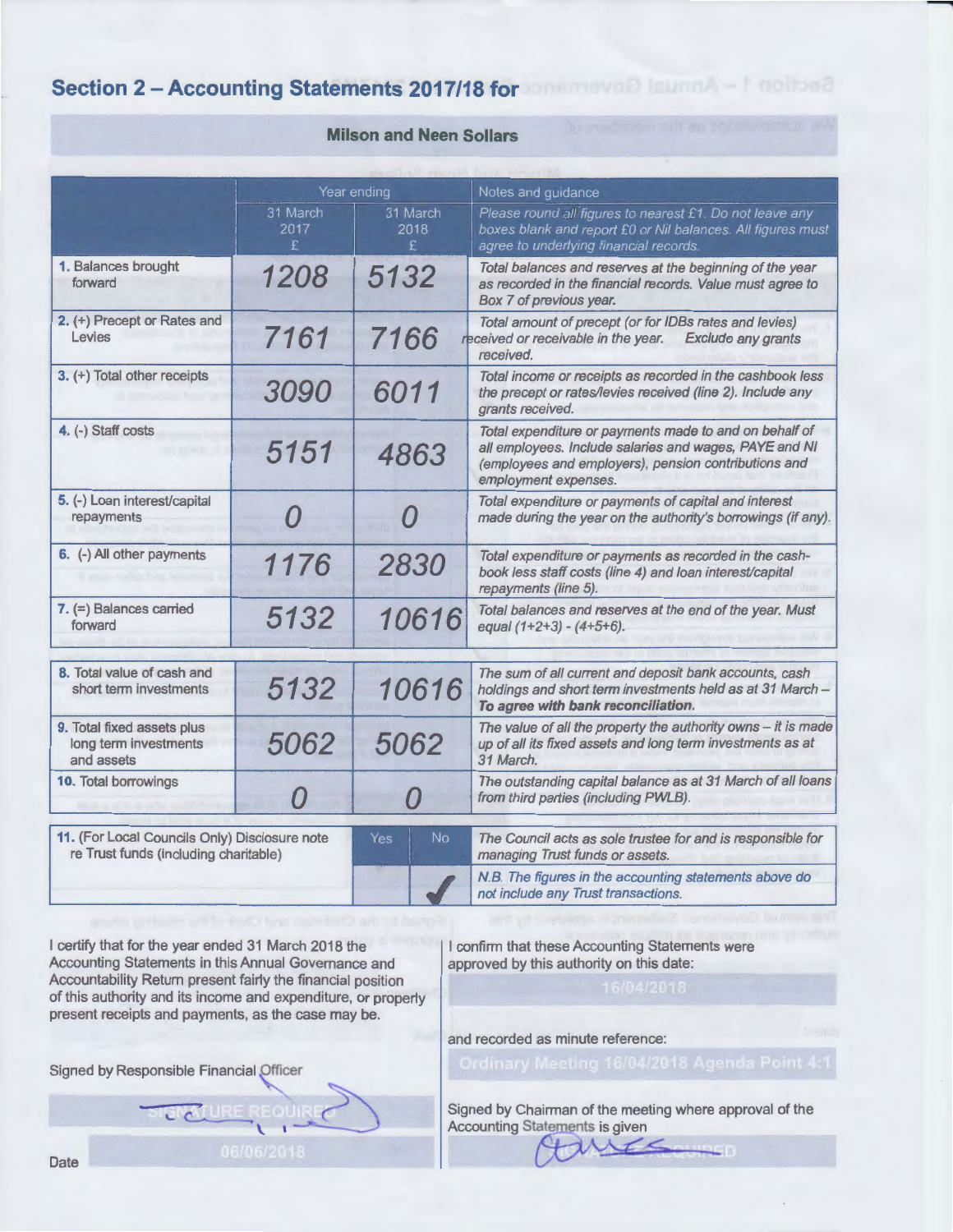# **Section 1 - Annual Governance Statement 2017/18 <b>All and Thursdate Strategy**

We acknowledge as the members of:

#### **Milson and Neen Sollars**

our responsibility for ensuring that there is a sound system of internal control, including arrangements for respect to the Accounting Statements for the year ended 31 March 2018, that:

| the preparation of the Accounting Statements. We confirm, to the best of our knowledge and belief, with<br>respect to the Accounting Statements for the year ended 31 March 2018, that:                                                                                                                        |     |           |                                                                                                                                                                                               |                                                                                                        |  |
|----------------------------------------------------------------------------------------------------------------------------------------------------------------------------------------------------------------------------------------------------------------------------------------------------------------|-----|-----------|-----------------------------------------------------------------------------------------------------------------------------------------------------------------------------------------------|--------------------------------------------------------------------------------------------------------|--|
| Agreed                                                                                                                                                                                                                                                                                                         |     |           |                                                                                                                                                                                               |                                                                                                        |  |
|                                                                                                                                                                                                                                                                                                                | Yes | <b>No</b> |                                                                                                                                                                                               | Yes' means that this authority:                                                                        |  |
| 1. We have put in place arrangements for effective financial<br>management during the year, and for the preparation of<br>the accounting statements.                                                                                                                                                           |     |           |                                                                                                                                                                                               | prepared its accounting statements in accordance<br>with the Accounts and Audit Regulations.           |  |
| 2. We maintained an adequate system of internal control<br>including measures designed to prevent and detect fraud<br>and corruption and reviewed its effectiveness.                                                                                                                                           |     |           | made proper arrangements and accepted responsibility<br>for safeguarding the public money and resources in<br>its charge.                                                                     |                                                                                                        |  |
| 3. We took all reasonable steps to assure ourselves<br>that there are no matters of actual or potential<br>non-compliance with laws, regulations and Proper<br>Practices that could have a significant financial effect<br>on the ability of this authority to conduct its<br>business or manage its finances. |     |           | has only done what it has the legal power to do and has<br>complied with Proper Practices in doing so.                                                                                        |                                                                                                        |  |
| 4. We provided proper opportunity during the year for<br>the exercise of electors' rights in accordance with the<br>requirements of the Accounts and Audit Regulations.                                                                                                                                        |     |           | during the year gave all persons interested the opportunity to<br>inspect and ask questions about this authority's accounts.                                                                  |                                                                                                        |  |
| 5. We carried out an assessment of the risks facing this<br>authority and took appropriate steps to manage those<br>risks, including the introduction of internal controls and/or<br>external insurance cover where required.                                                                                  |     |           | considered and documented the financial and other risks it<br>faces and dealt with them properly.                                                                                             |                                                                                                        |  |
| 6. We maintained throughout the year an adequate and<br>effective system of internal audit of the accounting<br>records and control systems.                                                                                                                                                                   |     |           | arranged for a competent person, independent of the financial<br>controls and procedures, to give an objective view on whether<br>internal controls meet the needs of this smaller authority. |                                                                                                        |  |
| 7. We took appropriate action on all matters raised<br>in reports from internal and external audit.                                                                                                                                                                                                            |     |           | responded to matters brought to its attention by internal and<br>external audit.                                                                                                              |                                                                                                        |  |
| 8. We considered whether any litigation, liabilities or<br>commitments, events or transactions, occurring either<br>during or after the year-end, have a financial impact on<br>this authority and, where appropriate, have included them<br>in the accounting statements.                                     |     |           | disclosed everything it should have about its business activity<br>during the year including events taking place after the year<br>end if relevant.                                           |                                                                                                        |  |
| 9. (For local councils only) Trust funds including<br>charitable. In our capacity as the sole managing<br>trustee we discharged our accountability<br>responsibilities for the fund(s)/assets, including<br>financial reporting and, if required, independent<br>examination or audit.                         | Yes | No.       | N/A                                                                                                                                                                                           | has met all of its responsibilities where it is a sole<br>managing trustee of a local trust or trusts. |  |

This Annual Governance Statement is approved by this authority and recorded as minute reference:

dated Clerk

Signed by the Chairman and Clerk of the meeting where approval is given:

Chairman

WAN A